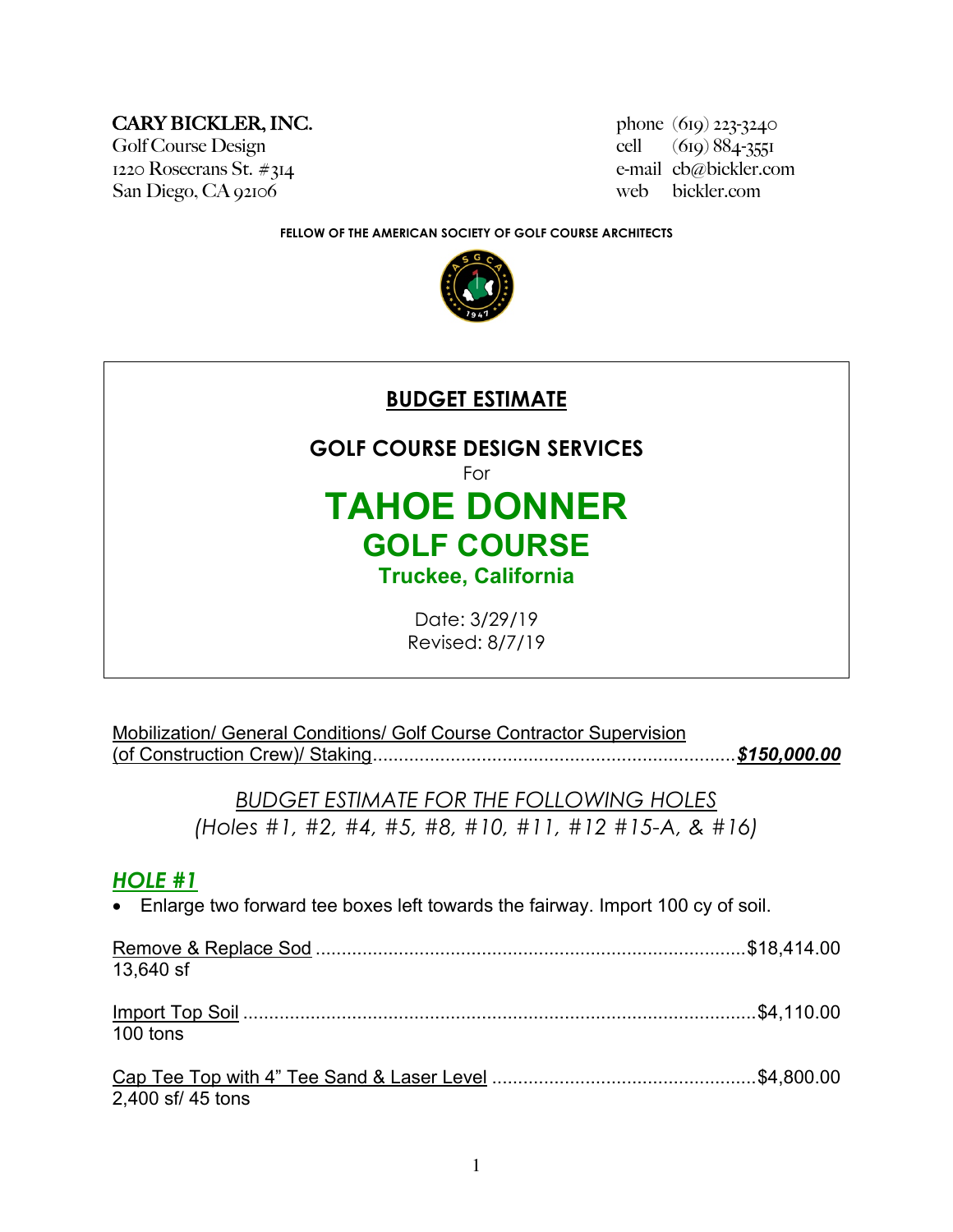| 13,640 sf                                                                                                                                                                                                                               |  |
|-----------------------------------------------------------------------------------------------------------------------------------------------------------------------------------------------------------------------------------------|--|
|                                                                                                                                                                                                                                         |  |
|                                                                                                                                                                                                                                         |  |
| <u>HOLE #2</u><br>• Expand and relocate the upper forward tee box to the lower left of the fairway.<br>Export cut soil from the upper tee to the new lower tee.                                                                         |  |
| 11,741 sf                                                                                                                                                                                                                               |  |
| 100 tons                                                                                                                                                                                                                                |  |
| 1,350 sf/ 25 tons                                                                                                                                                                                                                       |  |
| 11,741 sf                                                                                                                                                                                                                               |  |
|                                                                                                                                                                                                                                         |  |
|                                                                                                                                                                                                                                         |  |
| <b>HOLE #4</b><br>Add interesting contours in a new collection area left of green. This will add visual<br>$\bullet$<br>interest, as well as challenge the player with uneven lies and interesting putting from<br>the collection area. |  |
| Raise high point of the mound behind and left of green for improved balance and<br>$\bullet$<br>green complex framing                                                                                                                   |  |
| Enlarge two forward tee boxes<br>$\bullet$                                                                                                                                                                                              |  |
| 23,700 sf                                                                                                                                                                                                                               |  |
| $cut - 150$ cy/ fill $- 450$ cy) 300 tons                                                                                                                                                                                               |  |
|                                                                                                                                                                                                                                         |  |

4,400 sf/ 81 tons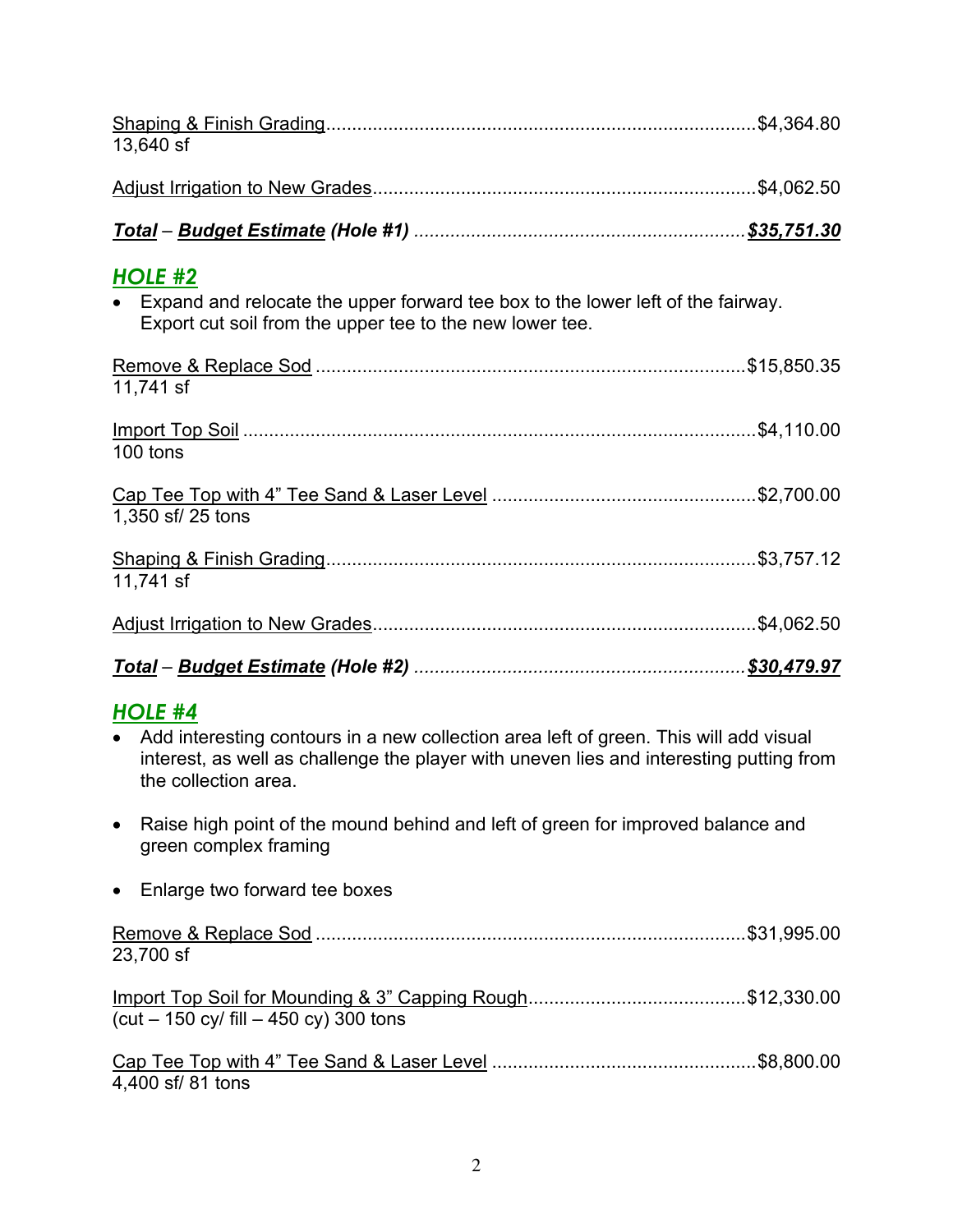| 28,100 sf                                                                                                            |  |
|----------------------------------------------------------------------------------------------------------------------|--|
|                                                                                                                      |  |
|                                                                                                                      |  |
| <b>HOLE #5</b><br>Enlarge the green tee box<br>$\bullet$                                                             |  |
| $6,000$ sf                                                                                                           |  |
| 90 tons                                                                                                              |  |
| 1,500 sf/ 28 tons                                                                                                    |  |
| $6,000$ sf                                                                                                           |  |
|                                                                                                                      |  |
|                                                                                                                      |  |
|                                                                                                                      |  |
| HOLE #8                                                                                                              |  |
| Improve depth perception from the tee to the dogleg right fairway by:<br>$\bullet$                                   |  |
| Reconfiguring mounding to left of fairway landing area to mirror the mountain vistas<br>$\bullet$<br>in the backdrop |  |
| This will also help disguise the cart path from view at the tee<br>$\bullet$                                         |  |
| Enlarge 2 forward tees<br>$\bullet$                                                                                  |  |
| 20,700 sf                                                                                                            |  |
| 800 tons                                                                                                             |  |
| 2,100 sf/ 39 tons                                                                                                    |  |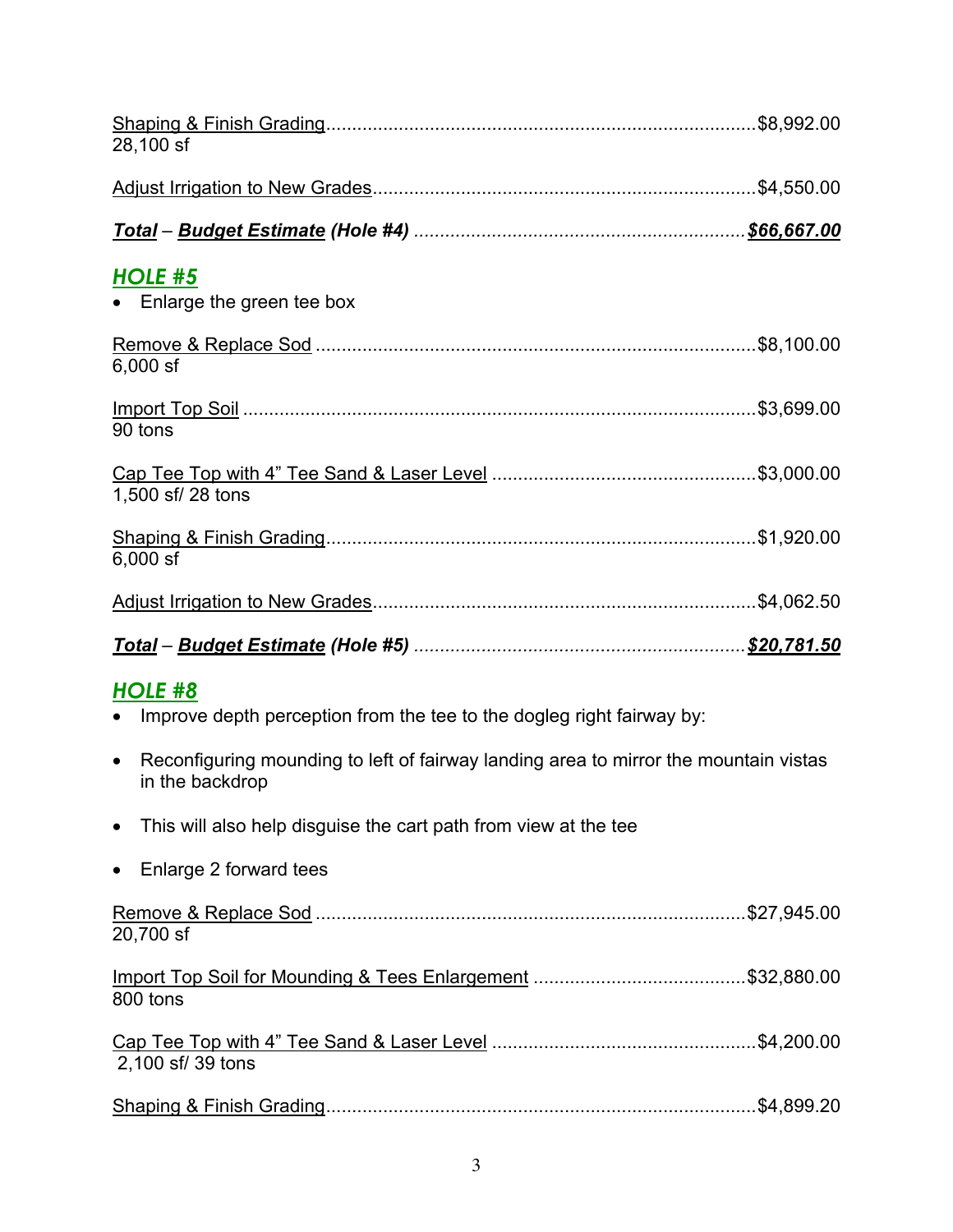| <u>HOLE #10</u><br>Improve the drainage in the fairway landing area for better playing conditions                                                         |  |
|-----------------------------------------------------------------------------------------------------------------------------------------------------------|--|
| Install sub-drainage in the fairway<br>$\bullet$                                                                                                          |  |
| Cap fill material with 1-foot of sand<br>$\bullet$                                                                                                        |  |
| Sod fairway<br>$\bullet$                                                                                                                                  |  |
| 23,200 sf                                                                                                                                                 |  |
| (fill fairway water pocket/subgrade)<br>3,000 sf @ 1-foot depth / 175 tons                                                                                |  |
| 15,000 sf                                                                                                                                                 |  |
| 1,300 If of Tile lines (4" in diameter) lay on compacted native soil &<br>cap with 12" of capping sand<br>(includes 1 cleanout & catch basins at outlets) |  |
| Cap Fairway Landing Area - 1-foot of capping sand \$76,000.00<br>14,400 sf / 800 tons                                                                     |  |
|                                                                                                                                                           |  |
|                                                                                                                                                           |  |
|                                                                                                                                                           |  |

## *HOLE #11*

- Eliminate 900 lineal feet of asphalt cart path on the right.
- Reshape this area back to original character resulting in a wider fairway, improved aesthetics and playability.
- By eliminating the cart path, the hole will be transformed in to one of the most beautiful holes on the golf course.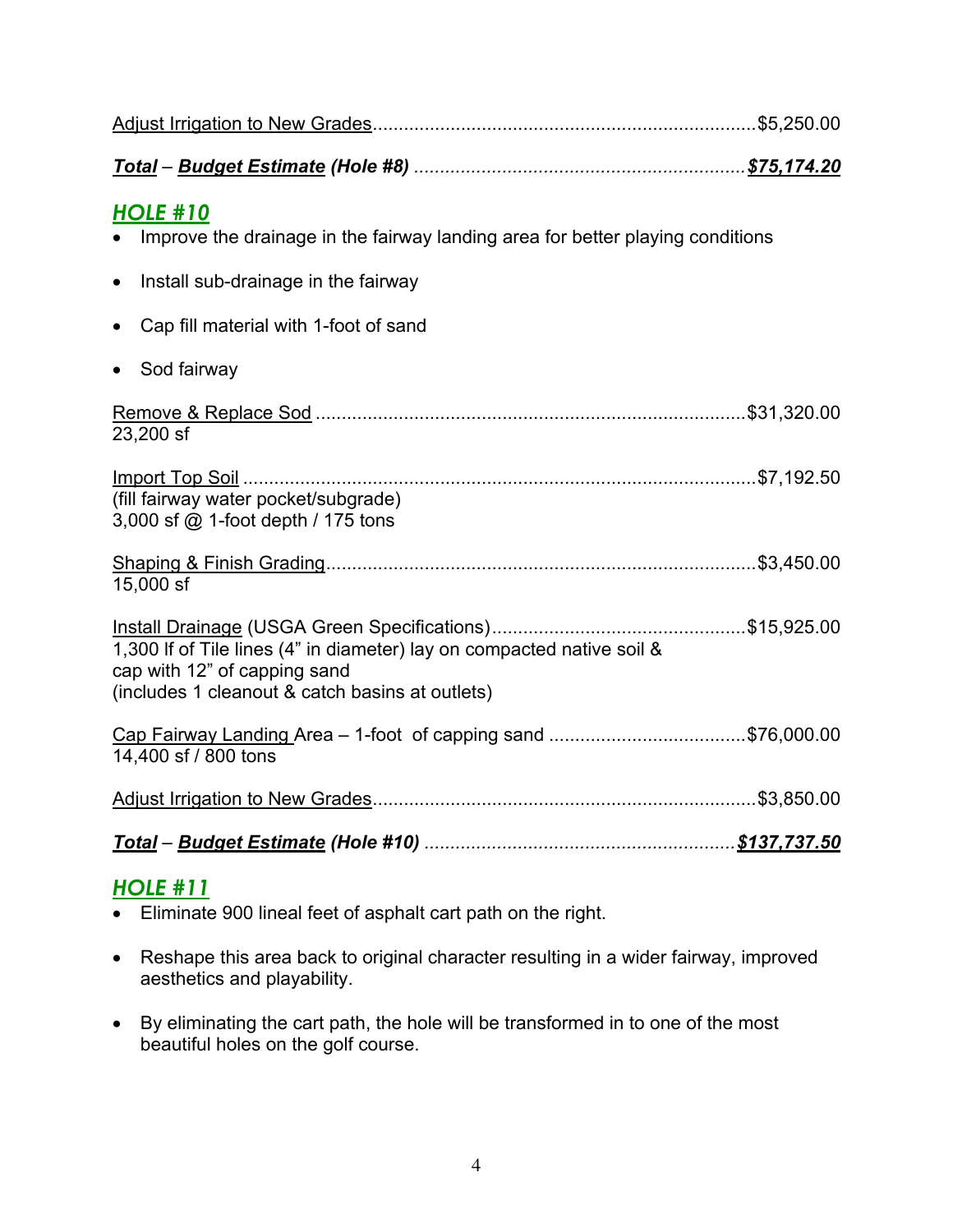- Haul road stabilization (of  $\frac{1}{2}$  inch rock/ 3 inches deep) to be laid on slope between #2 tees and #11 tees.
- Reroute 1,000 lineal feet of new asphalt cart path left of the fairway hiding it from view.
- Cap work area with 6 inches of clean native sandy loam soil.
- Re-contour the slope on right 130 yards out from the green to match the character of slope being created in front of it in the area from the tees to the green.
- Relocate 2 forward tees closer to the cart path after import soil has been placed.

| 89,200 sf                                                                                                           |  |
|---------------------------------------------------------------------------------------------------------------------|--|
| 2,740 sf / 50 tons (of $\frac{1}{2}$ inch rock – 3 inches deep)<br>to be laid on slope between #2 tees and #11 tees |  |
| $(1$ -foot depth $)$<br>52,000 sf / 2,000 tons                                                                      |  |
| 52,000 sf                                                                                                           |  |
| 525 cy excavation                                                                                                   |  |
| 900 If                                                                                                              |  |
| 250 tons (for cart path sub-grade)                                                                                  |  |
| 2,400 sf/ 45 tons                                                                                                   |  |
| 1,000 If (with 3 tee pullouts)                                                                                      |  |
|                                                                                                                     |  |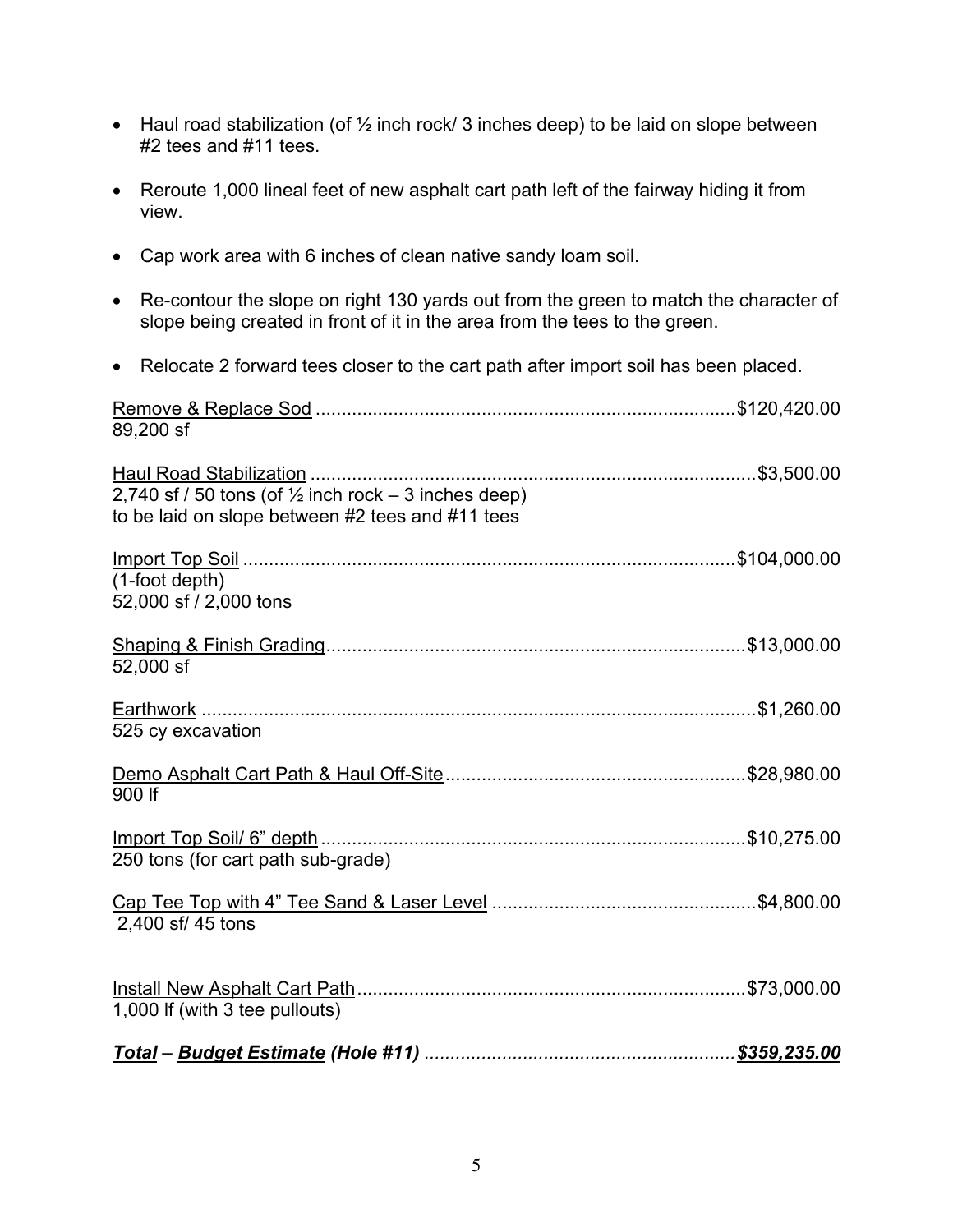# *HOLE #12*

| • Widen and enlarge the silver and green tees by combining three small tees into one<br>tee at the same level with a 1.4% pitch front to back. Install a concrete block<br>retaining wall and stairsteps. Cover with native stone veneer (to be found on-site.) |
|-----------------------------------------------------------------------------------------------------------------------------------------------------------------------------------------------------------------------------------------------------------------|
| $10,300$ sf                                                                                                                                                                                                                                                     |
| 100 tons                                                                                                                                                                                                                                                        |
| 5,600 sf/ 104 tons                                                                                                                                                                                                                                              |
| (Cover with on-site native stone veneer)<br>105 If/ wall & stairsteps 10-feet x 15-feet                                                                                                                                                                         |
| 10,300 sf                                                                                                                                                                                                                                                       |
|                                                                                                                                                                                                                                                                 |
|                                                                                                                                                                                                                                                                 |
| <b>HOLE #15-A</b><br>Redesign first landing area between the 2 drainage ditches and add mounds on the<br>$\bullet$<br>right side of fairway.                                                                                                                    |
| • Re-grade to soften tilt of fairway                                                                                                                                                                                                                            |
| 25,250 sf                                                                                                                                                                                                                                                       |
| 20,000 sf/ 550 tons                                                                                                                                                                                                                                             |
| 25,250 sf                                                                                                                                                                                                                                                       |
|                                                                                                                                                                                                                                                                 |
|                                                                                                                                                                                                                                                                 |